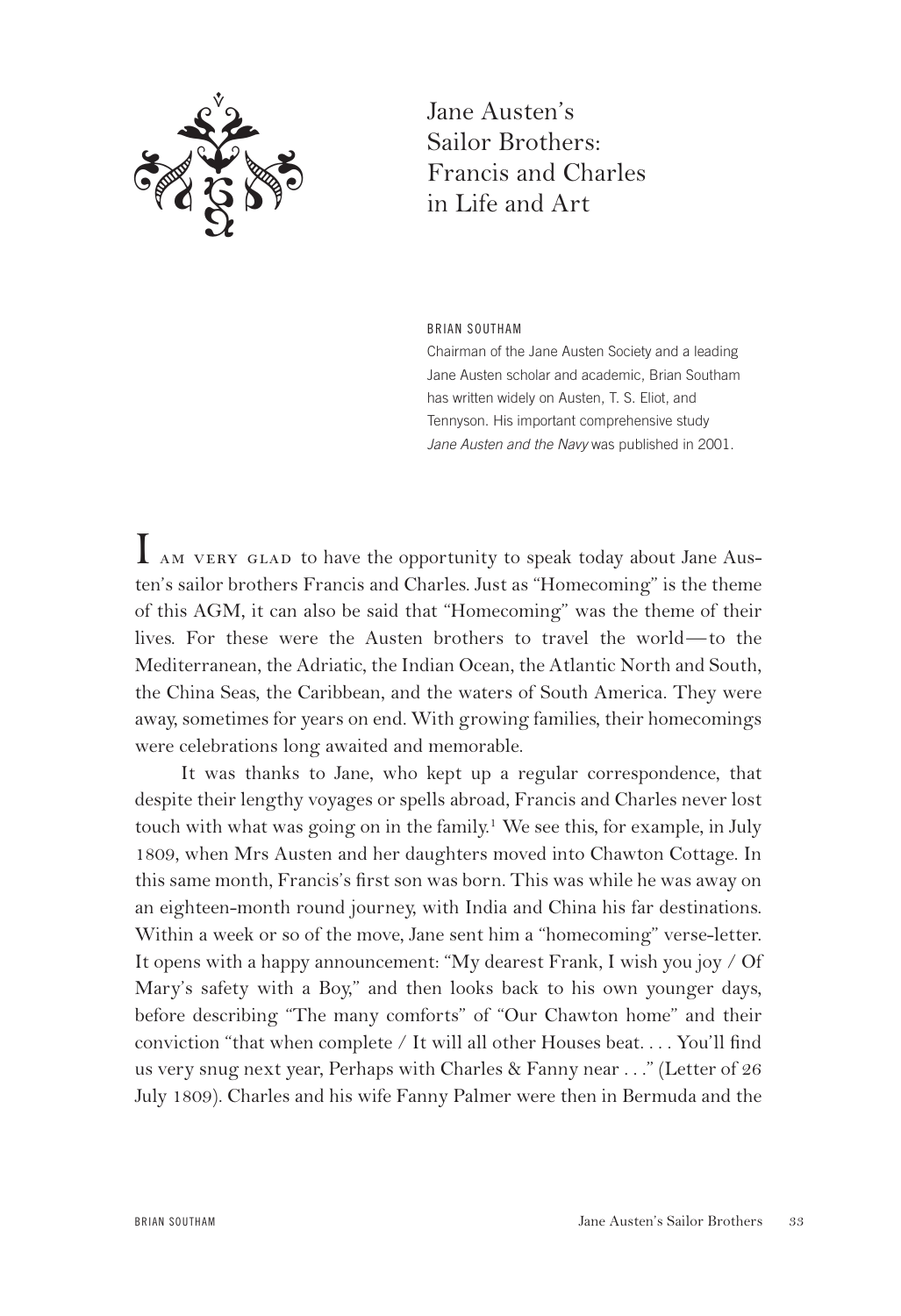poem ends with this delightful fantasy of seeing them all back in England and settled around the Austen ladies in their new home at Chawton.

I also welcome this talk because it gives us an opportunity to look at Francis and Charles as individuals. I feel this is important because, in speaking of them as "the sailor brothers," we run the risk of merging their identities, of referring to them as if they were a pair, virtually one and the same person. It is certainly true that the brothers had much in common. Both were alike in their profession and their patriotism; and both were family men, both twice married; and there are sound reasons for regarding them, just as we do, as if they were united in their lifelong seamanship. But, in truth, of course, they were two very different men—different in character and disposition. They lived their own separate lives, shaped them in different ways, and this difference, their individuality, is one of the biographical aspects I want to emphasise today.

The other important thing to say is that the sailor brothers were the members of the family who contributed most, directly and indirectly, to the novels. Their lives and experiences provided Jane Austen with the basis for her naval characters and the sailor brothers played an important part in the writing of *Mansfield Park* and *Persuasion*, the two naval novels*.* Jane Austen's stock-in-trade was, as she put it, "pictures of domestic Life in Country Villages . . ." (1 April 1816). But equally, as James Edward Austen-Leigh pointed out, it was "with ships and sailors" that his aunt also "felt herself at home," and he noted her "partiality for the Navy" and "the readiness and accuracy with which she wrote about it"  $(15-16)$ . We have much to thank the sailor brothers for.

Their story begins in 1786. This was the year in which Francis, a boy of almost twelve, travelled the forty or so miles from Steventon to Portsmouth to enter The Royal Naval Academy. He was followed, five years later, by Charles. Run by the Admiralty, the Academy was the Navy's official training college for officer cadets. But only a minute fraction of naval officers took the Academy route. The vast majority of youngsters, as many as 97 or 98%, went straight to a ship and received their training at sea. But this needed the patronage of a ship's Captain and the Austens had no naval connections to help them. Added to which, Mr Austen was attracted by the Academy's emphasis on formal education alongside the basic skills of seamanship including navigation, mapping, care of the sails, ship construction, gunnery, and so on. Real expertise in these areas called for a good level of mathematics as well as practical skill. This is where the Academy-trained officers had an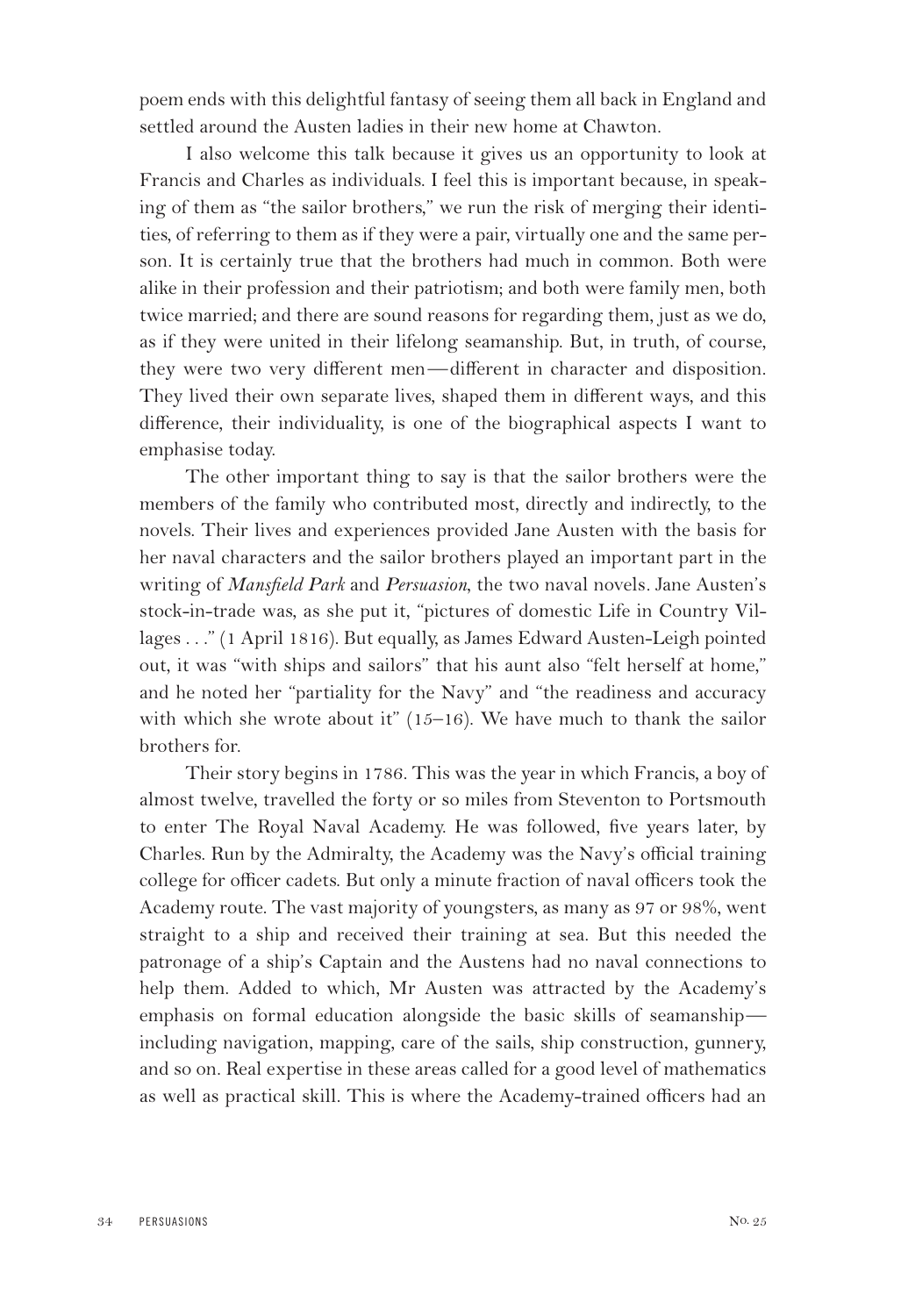advantage. Their curriculum also included fencing, French, and dancing. Fencing seems obvious enough. But why French and dancing? More than social graces, these were thought to help them towards a political or diplomatic role. Serving overseas, naval officers sometimes found themselves called upon to act as envoys or representatives of the Crown—as Francis was to do in China and South America; and Charles, too, in providing naval and political support to Simon Bolivar in Venezuela's journey to freedom.

It happens that naval records are very well kept. Even to this day, we still have the Academy reports for the brothers during their time at Portsmouth. Francis had an outstanding record. His final report at the Academy commends his "disposition" as "lively and active." At the same time, from beginning to end, it was a path to success. His reports were glowing, his conduct irreproachable, his work exemplary. This is reflected in Francis's own Memoir. This is a short autobiography which Francis composed towards the end of his life and it remains unpublished. This is what he has to say about his Academy days. As you will hear, Francis was no victim of false modesty. "Very soon after his admission into this seminary, he was distinguished by all the Masters as a youth of superior abilities, which joined a possessing appearance and a regularity in his conduct but rarely seen in so young a boy, gained him the esteem and regard of them all, and especially Mr Bayly [the Master of the Academy] who to the day of his death always treated him with the most flattering marks of attention . . ." (qtd. in Southam 26). Francis had good reason to feel pleased with himself. He was the outstanding student of his year and he went forward to his training at sea, a further three years, with high hopes.

On the face of it, taking the bare bones of the story, the record of his life is a record of success. His promotions came regularly—from Midshipman to Lieutenant, from Lieutenant to Commander, from Commander to Captain. He served with distinction and success in the English Channel, the North Sea, the Baltic, the Mediterranean, the Azores, and further afield. In 1806 he married Mary Gibson, to have a family of five daughters and six sons. In 1828, following Mary Gibson's death, he made a second marriage, to Martha Lloyd. For many years, Martha Lloyd had been a companion to Mrs Austen, Jane and Cassandra at Chawton Cottage.

Blessed with good health, as those above him passed away the vacancies opened up, and Francis rose steadily in rank: to Rear-Admiral, Vice-Admiral, full Admiral in 1848. Now Sir Francis Austen, he visited the United States as Commander-in-Chief of The North American and West Indian station. I am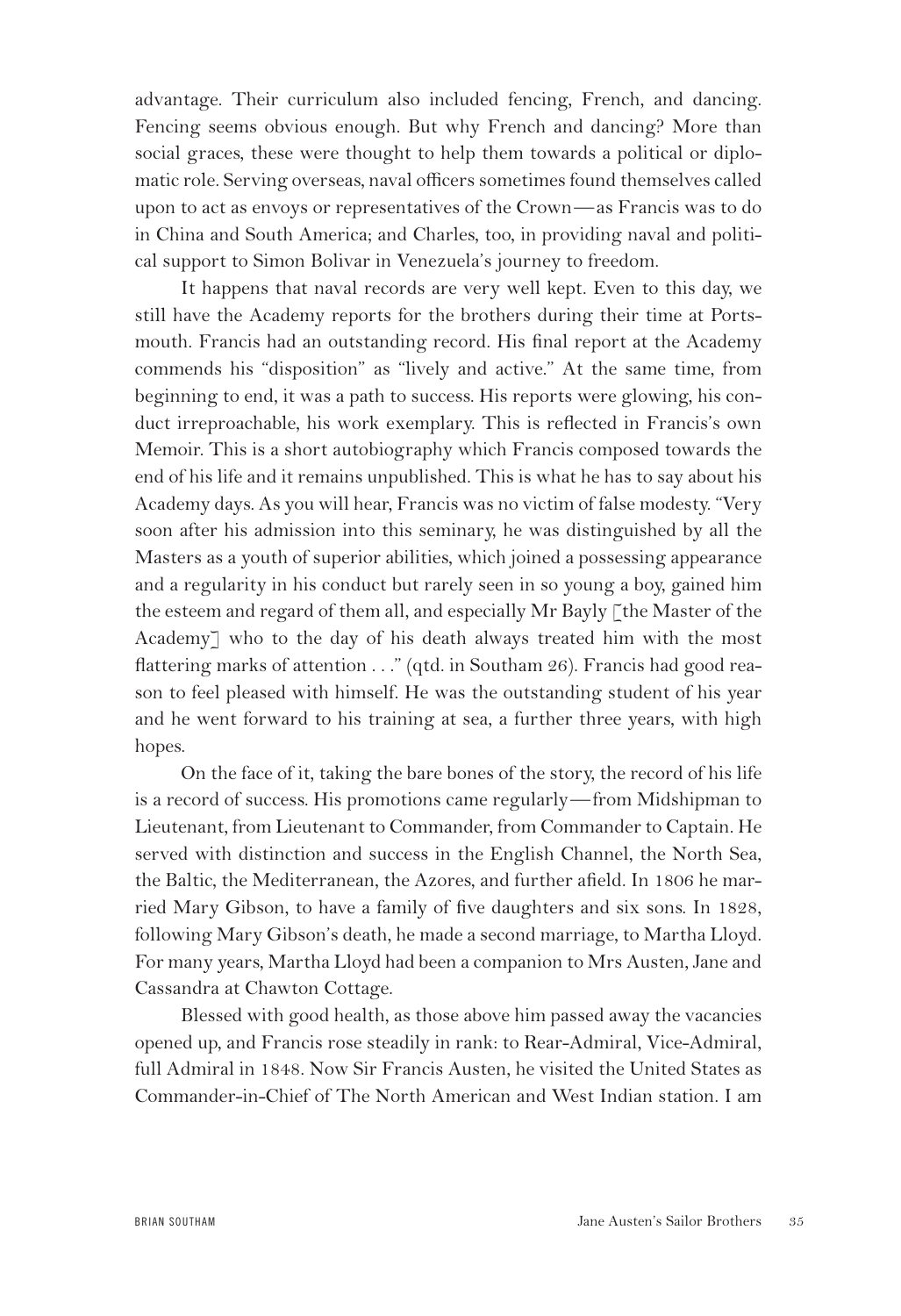sorry to say that in general his observations were unenthusiastic: he disliked the men's habit of spitting and "amongst the women" detected "a sort of flippant air . . . which seemed rather at variance with the retiring modesty so pleasing in the generality of English women" (qtd. in Lane 230–31). In 1863, at the age of 89, he achieved the Navy's highest rank, Admiral of the Fleet. Two years later, having outlived all his contemporaries, he reached the ultimate pinnacle as Senior Admiral of the Fleet. On 10 August 1865, Francis died. Aged 91, he was the last surviving of Jane Austen's six brothers.

But behind this chronology of success, there is another story to tell, a harsher story of a man ill-used, as he felt, and disappointed. As a child, Francis was known in the family as "Fly," a nickname that seems to catch his liveliness as a little boy. In the Chawton verse-letter, Jane Austen writes of his childhood days: his "saucy words & fiery ways" a boy "Fearless of danger, braving pain," armed with "insolence of spirit." But, alas, all too soon, "Fly" disappears from view, to be replaced by a young man for whom the formality of Francis sounds just right. And once he became an officer, Francis's ambitions were never quite fulfilled. Promotion, he felt, came too slowly; his prizemoney was too small; and the great disappointment of his life was to miss Trafalgar. His ship was in Nelson's fleet. But just before the Battle, it was away in the Mediterranean, off the coast of North Africa picking up fresh food and water; and it arrived back in Spanish waters only after Trafalgar was fought and won. We know every detail of this from a long letter which Francis wrote at the time to his fiancée, Mary Gibson. It extends over this very period of nearly four weeks. From this letter, we can understand what it meant to a naval officer to miss a great victory, and at what cost to his fortune and his career. Here is part of the letter. The news of Trafalgar has just reached him. As you will hear, Francis moves very quickly from a stance of altruistic patriotism to marked dismay and complaint:

As a national benefit, I cannot but rejoice that our arms have been once again successful, but at the same time I cannot help feeling how very unfortunate we [meaning his ship, the *Canopus*] have been to be away at such a moment, and by a fatal combination of unfortunate though unavoidable events to lose all share in the glory of a day, which surpasses all which ever went before, is what I cannot think of with any degree of patience, but as I cannot write on that subject without complaining, I will drop it for the present till time and reflection have reconciled me a little more to what I know is now inevitable. (qtd. in Southam 95)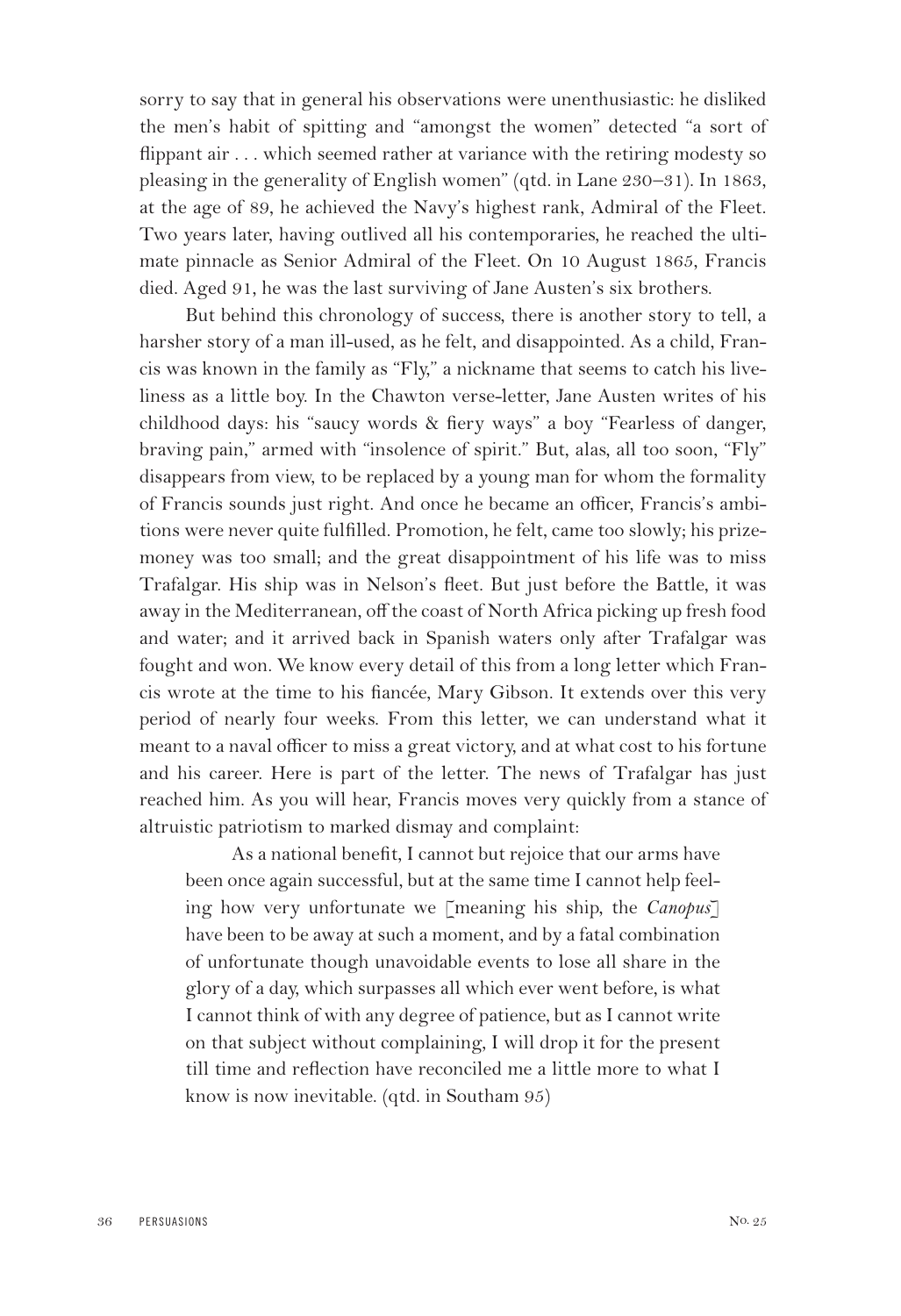When Francis writes of losing "all share in the glory" of the "day," he has something very specific and very material in mind. These are the honors and rewards that a ship's Captain could expect, following a great victory at sea and, of course, even at the time, Trafalgar was regarded as the great victory, unparalleled in modern times. A Captain such as Francis could look forward to a knighthood or Baronetcy, to prize-money, to a commemorative gold medal, and further rewards from the Lloyd's Patriotic Fund. These material benefits were quite apart from the boost such a victory would give to his naval career. What added to Francis's pain was the fact that he had been engaged to Mary Gibson since 1804: the delay to their marriage, which came only in 1806, was on account of his financial difficulties at this time. Trafalgar would have solved all this, and much else besides. As it was, it came as a blow, adding further to his sense of disappointment.

Francis had problems in other parts of his naval life as well. He was never popular with his crews. A devout Evangelical, he commanded what was known sarcastically in the Navy as a "praying" ship. On land too, as Irene Collins reminds us, he was known as "*the* officer who kneeled" in church (Austen-Leigh 14) (this at a time when the usual practice was to remain seated). Moreover, he was a strict, and sometimes over-harsh disciplinarian, a stickler for rules and regulations. And this was not only at sea, but also in his private life. We catch sight of this in the severity, sometimes an almost calvanistic severity, of the letters that he wrote home to his children, reminding them, sternly, of their duty to God. Altogether, he strikes us as someone who felt and suffered deeply. Along with this, he was a reserved and private man who kept his deepest feelings to himself. Perhaps all this is not surprising in a sailor who had lived through so many years of war, who had witnessed the suffering and bloodshed of the crews who served under him, and had been called upon to inflict an equal burden of suffering upon the enemy, his fellow men.

Charles comes across quite differently. Even as a Lieutenant of 19 he remained the baby of the family: "our own particular little brother," Jane called him (21 January 1799). Like Francis, in the early years of the war he patrolled in the English Channel, the North Sea and the Mediterranean. He was involved in major engagements, such as the Battle of Camperdown in 1797, and he remained in European waters until 1804. It was then that he was posted to Bermuda, where he stayed for six and a half years, serving on the North American station, much of the time patrolling the Eastern seaboard of the United States. His duties included seizing deserters from the British Navy serving on American vessels (attracted by better pay and conditions); block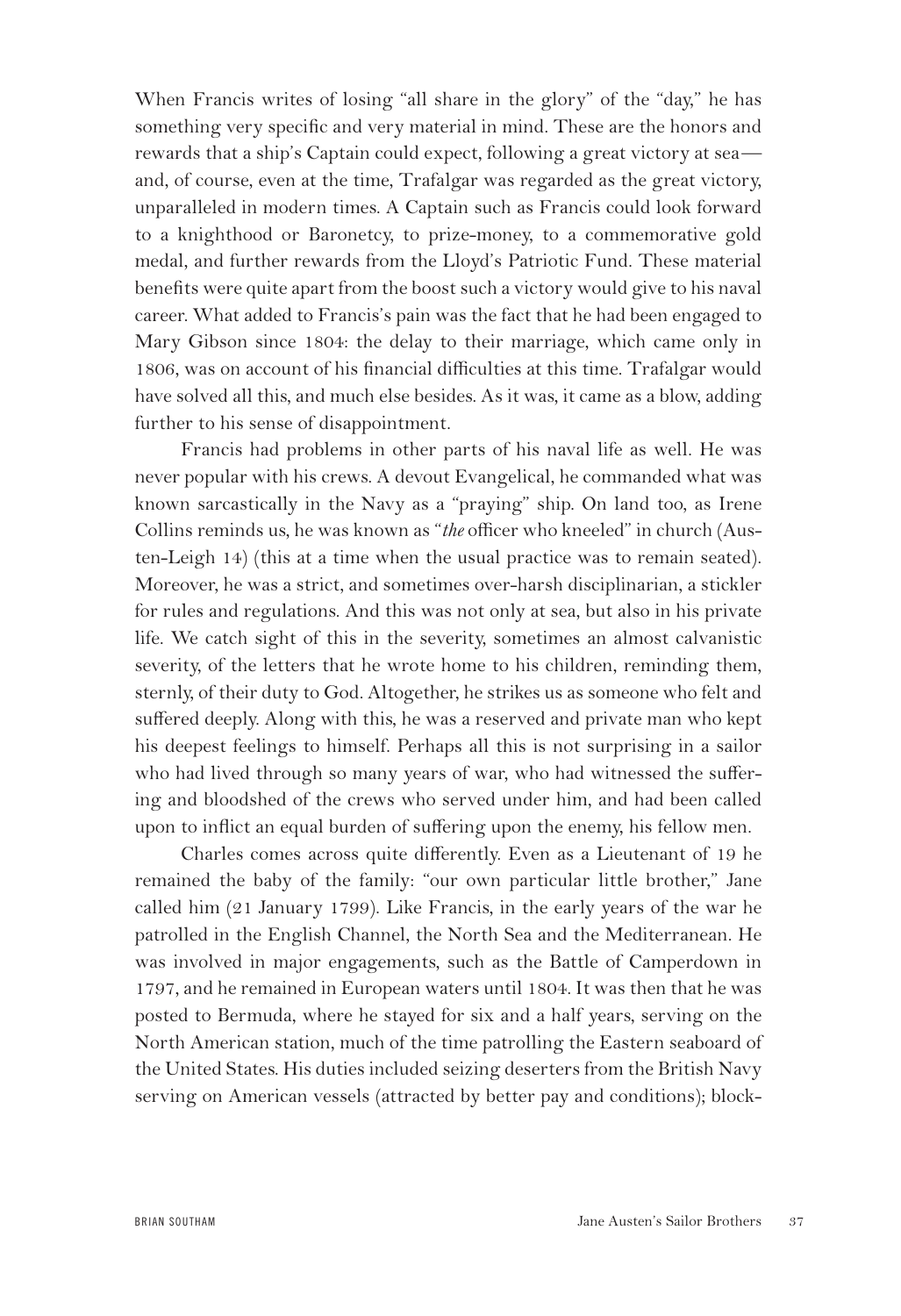ing American trade with Napoleonic Europe; and intercepting the traffic in slaves between the British West Indies and the Southern States.

It was in Bermuda that Charles met his wife-to-be, the sixteen-year-old Fanny Palmer. In 1811, he returned to England with Fanny and their two young children. It was about this time, on a visit to Godmersham, that Jane observed her brother: "dear Charles all affectionate, placid, quiet, chearful good humour" (14 October 1813); and whenever his name enters her letters, she writes of him with tenderness and solicitude.

Fanny died in 1814, aged twenty-four, leaving him with three little girls. They were cared for by Fanny's elder sister, Harriet, who was living in London. In due course Harriet became his second wife, and they had their own family, of three sons and a daughter. Many homecomings were celebrated, for whatever the calls of home and family, Charles never lost his appetite for the sea, and was ready to take ship, almost literally at a moment's notice.

After the war, Charles was in the wilderness. There was a surplus of naval officers, and to support his family, he was forced to take a job in the Coast Guard service, commanding districts in Devon and Cornwall. But all the time he longed for the sea, and after seven or eight years, he left the Coast Guard and moved to Alverstoke, a favourite spot for naval men, just across the Harbour from Portsmouth, and with views of the Grand Fleet out at Spithead. One day in the spring of 1826, engaged in his favourite pastime of scanning the horizon, Charles noticed that a frigate, the *Aurora*, was about to sail. At that very moment, however, the anchor was dropped, the ship came to a standstill, and the Captain's flag was brought down to half-mast, the Navy's signal for a Captain's death. Charles instantly took a small boat alongside, confirmed the sad event and travelled post-haste to London, where he reported the news to the Admiralty and there and then requested the vacant appointment. His promptitude and persistence were rewarded. On the spot, he was given the ship's command, joined the frigate "and sailed within four days of the" former Captain's death<sup>2</sup>—leaving behind him, one should add, his wife Harriet and their five children, the youngest only a few weeks old. His vessel, the *Aurora*, was ordered to the Jamaica station where Charles recorded his great success "in crushing the slave trade" (O'Byrne i. 26).

Today we might wonder at Charles's order of priorities. But there is no evidence that his wife and family felt neglected, nor that anyone criticised him for leaving his home for the sea. For one thing, his Captain's pay was the family's only source of income, and officers without a ship had to survive on what was called half-pay, and Jane Austen shows us what that meant in Captain Harville's economy existence at Lyme Regis.

Charles was blessed with an easy-going nature, and a natural warmth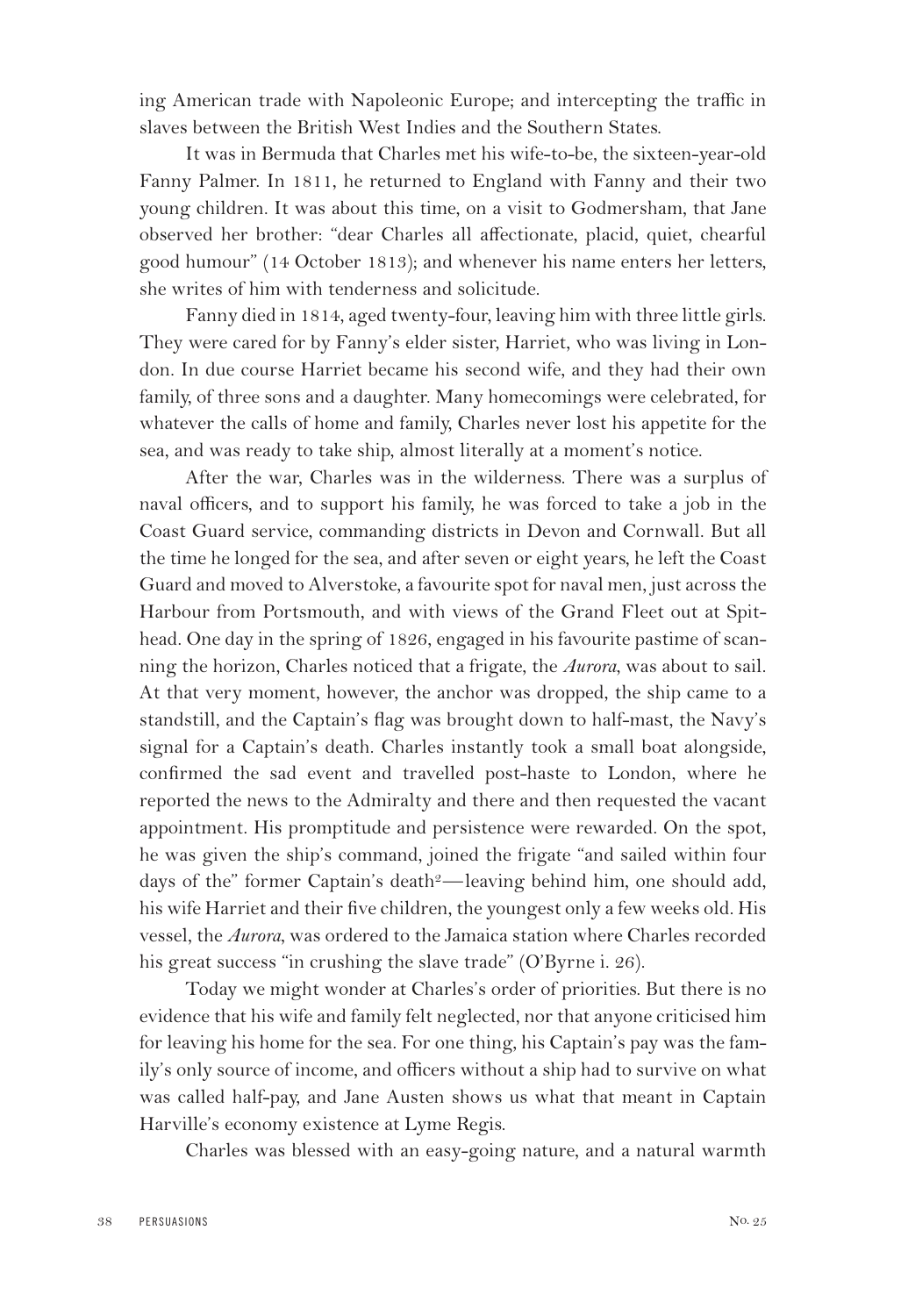and charm that continued until the very end of his life. In 1850, by now Rear-Admiral Austen, he was appointed Commander-in-Chief of the East Indies and China station. Amazing as it may seem to us, aged 71 he actually led the British forces in the Second Burmese War, with the capture of Rangoon two years later. However, towards the end of that same year, 1852, heading an expedition up the Irrawaddy River, Charles suffered a recurrence of cholera and, at the age of 73, died in the line of duty. His nephew, Commander George Rice, was with his uncle throughout the campaign. In letters home, George would invariably write of "the dear old Admiral," and the "good old Admiral"; he was "without exception the kindest-hearted and most perfectly gentlemanlike man I ever knew" (qtd. in Hammond 329–32).

Like his brother, Charles was deeply religious. We know from his diaries that God was never far from his thoughts. However, unlike his brother, Charles's God was a God of love, of compassion, and forgiveness, and by these qualities he lived his own life, both on land and sea.

Some years after the war was over, and after Jane's death, both the sailor brothers made their homes in the vicinity of Portsmouth. Charles's house, at Alverstoke, remains to this day, whereas Francis's house, set in the Portsdown Hills overlooking Portsmouth, was taken down some years ago. All that remains to his memory is the most modest of gravestones, almost lost to sight, in the churchyard nearby. It bears no more than his initials and a cross, and in the church itself is a memorial tablet that announces him, heroically, but incorrectly, as "One of Nelson's Captains." Strictly speaking, that accolade was accorded only to those who actually served alongside Nelson at Trafalgar.

Where I think we find ourselves closest to the sailor brothers, most in touch with them, is neither in Portsmouth nor in Chawton (which was never their home) but in their sister's novels. We know for a fact that Jane asked their permission to use the names of their ships in *Mansfield Park*; and she surely consulted them on matters of naval custom and vocabulary—"sea-language" or "tarpaulin talk," as naval men called it—when she came to correct *Mansfield Park* for the second edition, 1816. In William Price, with all his boyish enthusiasm and sense of adventure, his pride in his promotion and his new uniform, I am sure we glimpse aspects of Charles as he must have appeared those many years ago, returning proudly to the family at Steventon in the 1790s, telling them of his exploits, his promotion and showing off his uniform in just the same way. Perhaps there are traces of him, too, in Wentworth at his most charming and considerate.

Francis also finds his place in the novels, most evidently in the charac-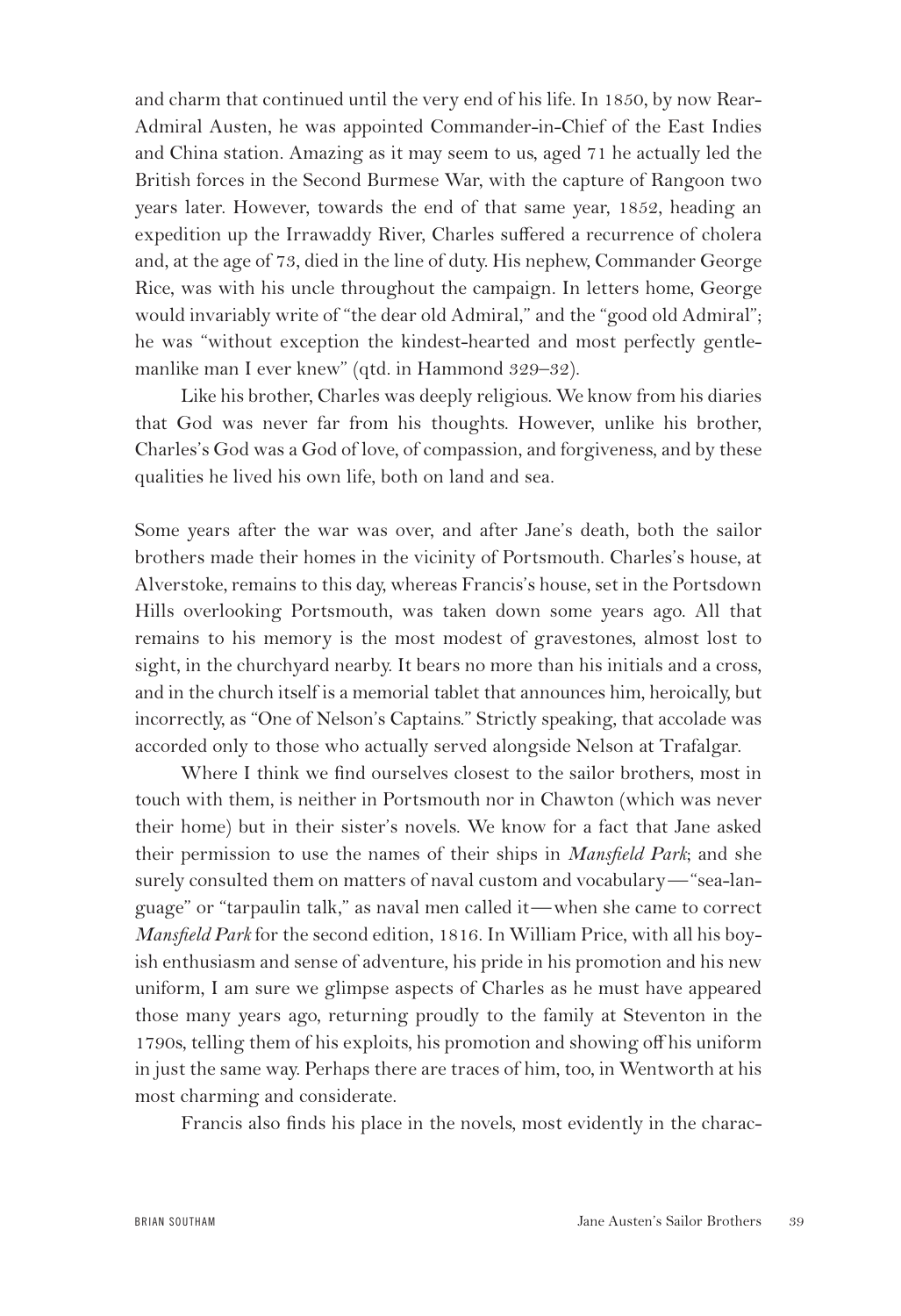ter of Captain Harville, not only (according to his biographer-grandson, John Hubback [263]) in his carpentry, carving, toy-making and handicraft— "he drew, he varnished, he carpentered, he glued" (*P* 99)—but also in Harville's gravity and the serious tones in which he discusses matters of suffering and endurance with Anne in the final scenes of *Persuasion*. Viewed in this light, we can regard *Mansfield Park* and *Persuasion* as Jane Austen's tribute to the sailor brothers—to their patriotism, their sense of duty, and their humanity.

Jane Austen was proud of her writing and made a point of collecting what she called "Opinions." We know how much she valued Francis's views, his "opinions" of both *Mansfield Park* and *Emma,* since she placed them at the very top of her lists. To her great satisfaction, Francis found Fanny "a delightful Character!" and he picked out "Aunt Norris" as one of his great favourites (*MW* 431), while he admired *Emma* "on account of it's peculiar air of Nature throughout" (436), a quality for which he placed it above both *Pride and Prejudice* and *Mansfield Park*. But perhaps the most revealing opinion is Charles's response to *Emma*.

His brother Francis was able to enjoy *Emma* comfortably at home, in the company of his wife and young family at Rose Cottage, on the outskirts of Alton. But, at this time, the spring of 1816, Charles was in the Mediterranean, making his way slowly back to England. He was in low spirits, having endured the worst indignity that a Captain can ever suffer, that of having had to abandon ship. This happened when he was chasing Greek pirates off the coast of Turkey. His ship, the *Phoenix*, was caught in a storm and, with a pilot on board, was thrown onto the rocks and disabled. Charles endured an unhappy passage home to England. We read in his diary how he was caught up in "sad & melancholy reflections"—and these were not only of the shipwreck, for he was also troubled by dreams of his young wife, Fanny, who had died only 18 months before, following the death of their fourth child, an infant barely three weeks old. Night after night he was haunted by these dreams; to quote his own words, dreams "of my lost & ever lamented Fanny and of our poor little ones!" (qtd. in Southam 255).

Jane Austen, ever-mindful of her sailor brothers, had arranged for Charles's copy of *Emma* to reach him on the high seas; and it "arrived," he wrote to her, "in time to a moment. I am delighted with her, more so I think than even with my favourite Pride & Prejudice." *Emma*, he reported, he read "three times" on the passage home (*MW* 439).

The previous year, on learning that Charles, "Poor dear Fellow!," had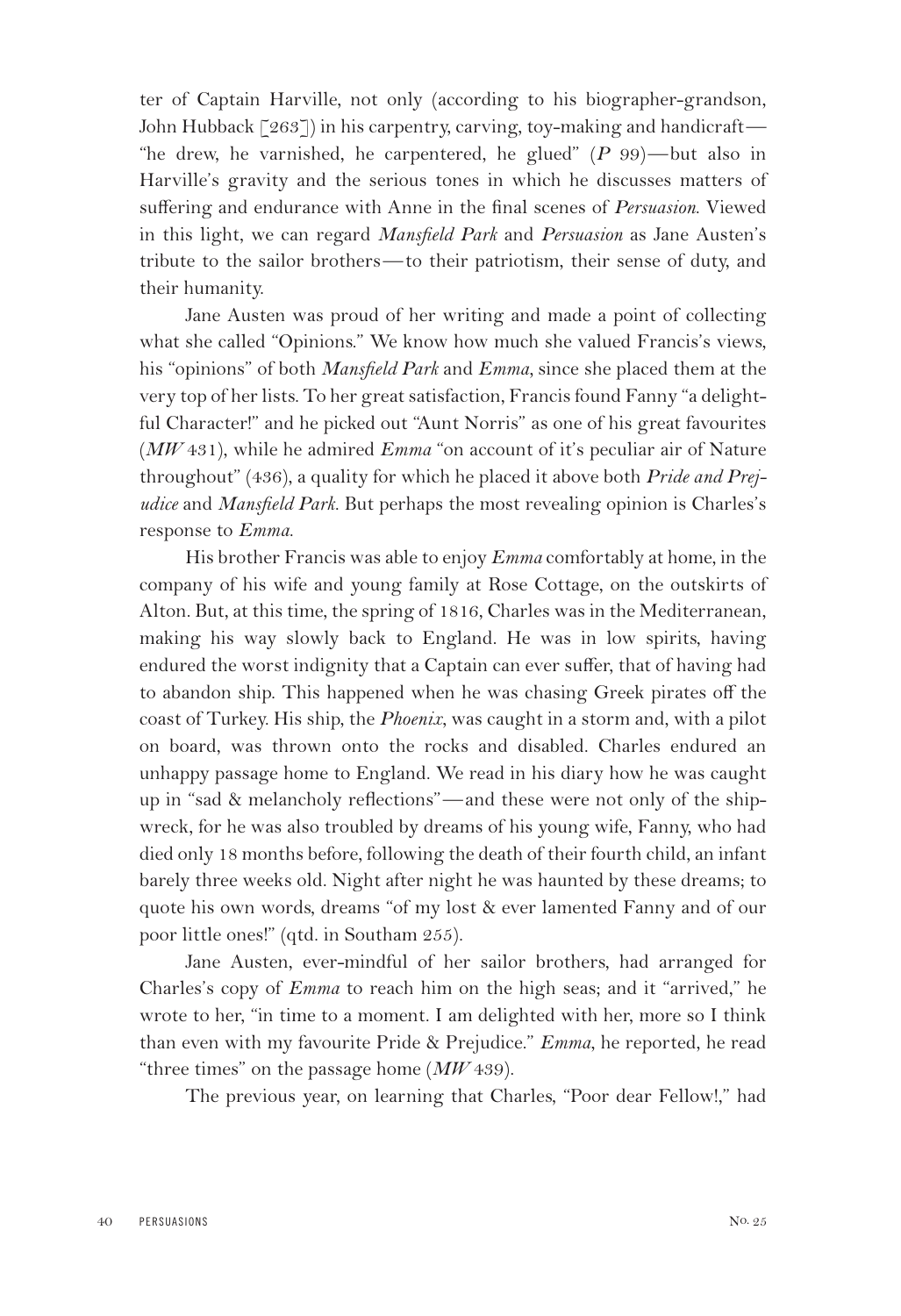not received a single present on his birthday, Jane had joked about sending him all twelve of the early copies of *Emma* she had for presentation (26 November 1815). She knew that if any one of her novels could bring Charles closer to home, it was *Emma*, that incomparable portrait of village England the English scene and the English way of life. To borrow the words of a great American writer, Herman Melville, Highbury "is not down on any map; true places never are."3 And in that "true place" of his sister's creation, Charles, the Captain without a ship, found his comfort and his consolation.

So, anyone who goes to Portsmouth will want to want to keep in mind its two realities: its reality as a place of history, of Nelson's Navy and its triumphs; keeping in mind that, for all their family ties, the sailor brothers were also part of a larger brotherhood, the brotherhood of the Navy, to whose service they gave their lives. In this brotherhood, their ties were not ties of blood, but, in Nelson's words, ties of friendship, profession and the field of battle.

Portsmouth was the place from which the sailor brothers started out on their naval lives; and it was the place to which, in the line of duty, they returned time and again; it was the place where, for many years, they made their homes; and it was here that Francis's life came to a close.

We also keep in mind Portsmouth's other reality, as one of Melville's "true places"—indeed, one of the "truest places" of Jane Austen's imagination. Living as she did at Southampton for almost three years, before the family move to Chawton in 1809, Jane Austen got to know Portsmouth well. It was her knowledge of the town—its slums, its Harbour and Dockyards—that gives such a solid setting to those chapters of *Mansfield Park*. You will remember how she describes the arrival of William and Fanny Price, as they travel by coach through the outskirts of the town, across the "Drawbridge" (376) reminding us that Portsmouth was a fortified garrison town, walled and moated—through the Landport Gate, and down the High Street. Leaving the coach, they then turn off to one of the little side-streets, to enter, as Jane Austen tells us, the "bad air, bad smells" of the Prices' home (432).

And it was her familiarity with Naval Portsmouth that enabled Jane Austen to conduct Fanny and Henry Crawford through the Dockyard; and, later, to take Fanny along the Ramparts, in what Jane Austen describes as "a two hours saunter" in the "mild air," "bright sun" and "brisk soft wind" of a March day (409); with the wide views out across the Solent to the Isle of Wight, and the Grand Fleet anchored at Spithead. So while we celebrate the lives of Francis and Charles today, at the same time we also rejoice at the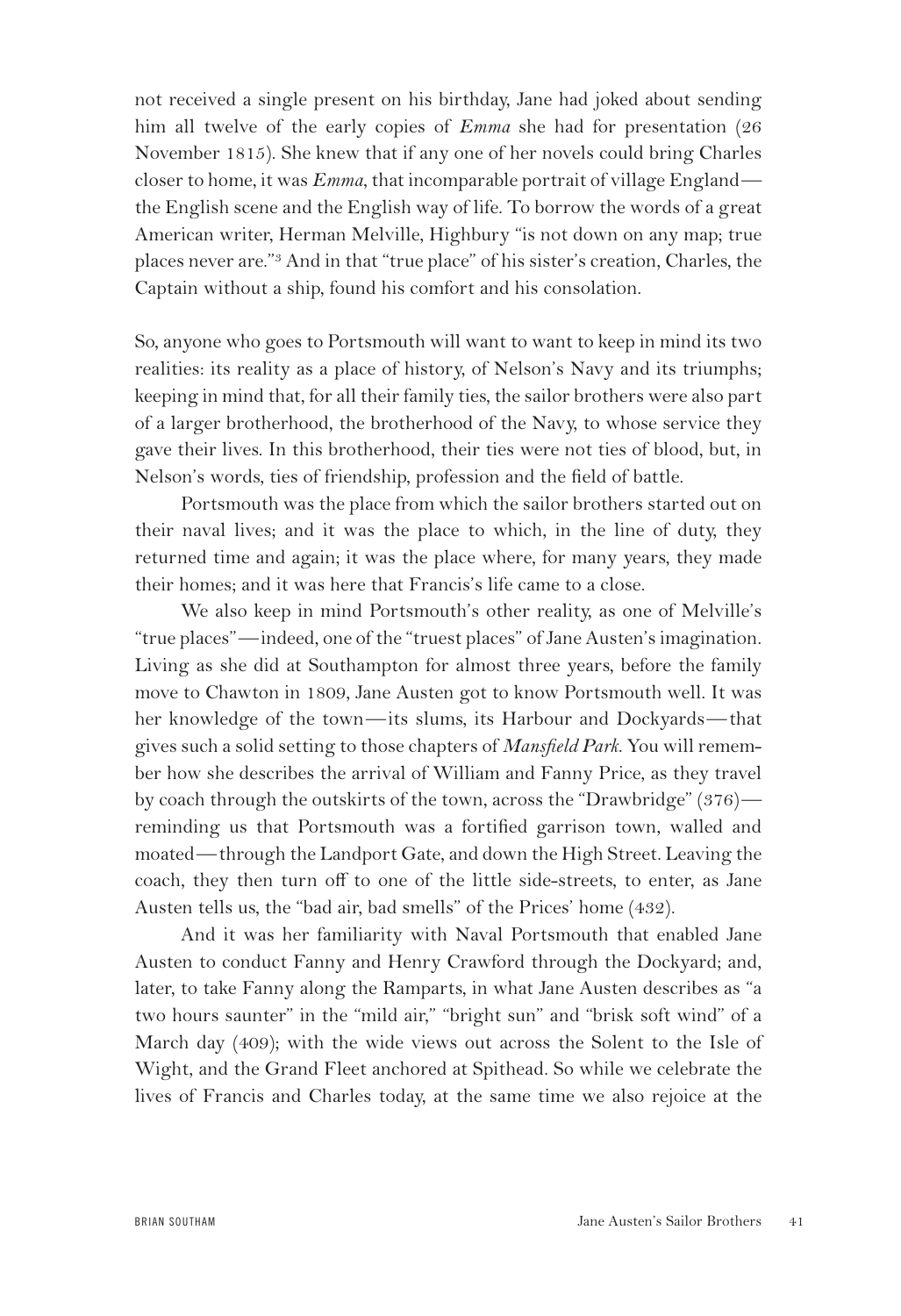wonderful use to which their lives were put in the pages of *Mansfield Park* and *Persuasion*.

And of course we have to recognise that the picture of naval life Jane Austen gives us is highly sanitized, or, to use Joanna Trollope's word, "decorous." She brings us nothing of its horrors—of men limbless in battle, of decks running with blood, of men drowning, diseased, of the carnage that fever could wreak in the West Indies, of the sheer brutality of punishment at sea, with sailors literally flogged to death, and the constant round of drunkenness and foul language. The only faint echo of this harsh reality is mediated through Mr. Price, the former Lieutenant of Marines, with his oaths, grog on his breath, and his talk of the rope's end.

Nor are we witness to great battles and heroism. Alone amongst naval novelists—and nowadays we have the example of Patrick O'Brian constantly before us—Jane Austen holds our attention on sailors on dry land. Among them, William Price is the only one returning to active duty at sea. And her focus is not on great events but private lives. We are reminded of this, if we need reminding, in the very last words of *Persuasion*, when the narrator tells us, with a gentle undercurrent of quiet amusement, that Anne Elliot "gloried in being a sailor's wife," belonging, as she does, to a "profession . . . more distinguished in its domestic virtues than in its national importance" (252). So perfectly does Jane Austen handle these "domestic virtues" that the absence of the Navy's "national importance"—with its glamor, excitement, and heroism —is scarcely felt, if at all.

There were only two occasions when Jane Austen took a false step. One certain, one debatable. The undoubted mistakes occurred in the Portsmouth episode in the first edition of *Mansfield Park*, in the passage where Mr. Price describes the movement of William's vessel, the *Thrush*, from the inner harbour out to her berth at Spithead. Unfortunately, Jane Austen did not use the correct nautical vocabulary; nor did she get some details of the local scene quite right. So when John Murray agreed to publish the second edition of *Mansfield Park*, she had the opportunity to make the necessary corrections. Almost certainly, it was the sailor brother who pointed out what was wrong and set her right.

The debatable mistake comes in *Persuasion*, in what happens immediately after Louisa Musgrove's famous fall from the steps of the Cobb. While Wentworth is distraught, overwhelmed by events, "staggering against the wall for his support" (109), it is left to Anne to take command of the situation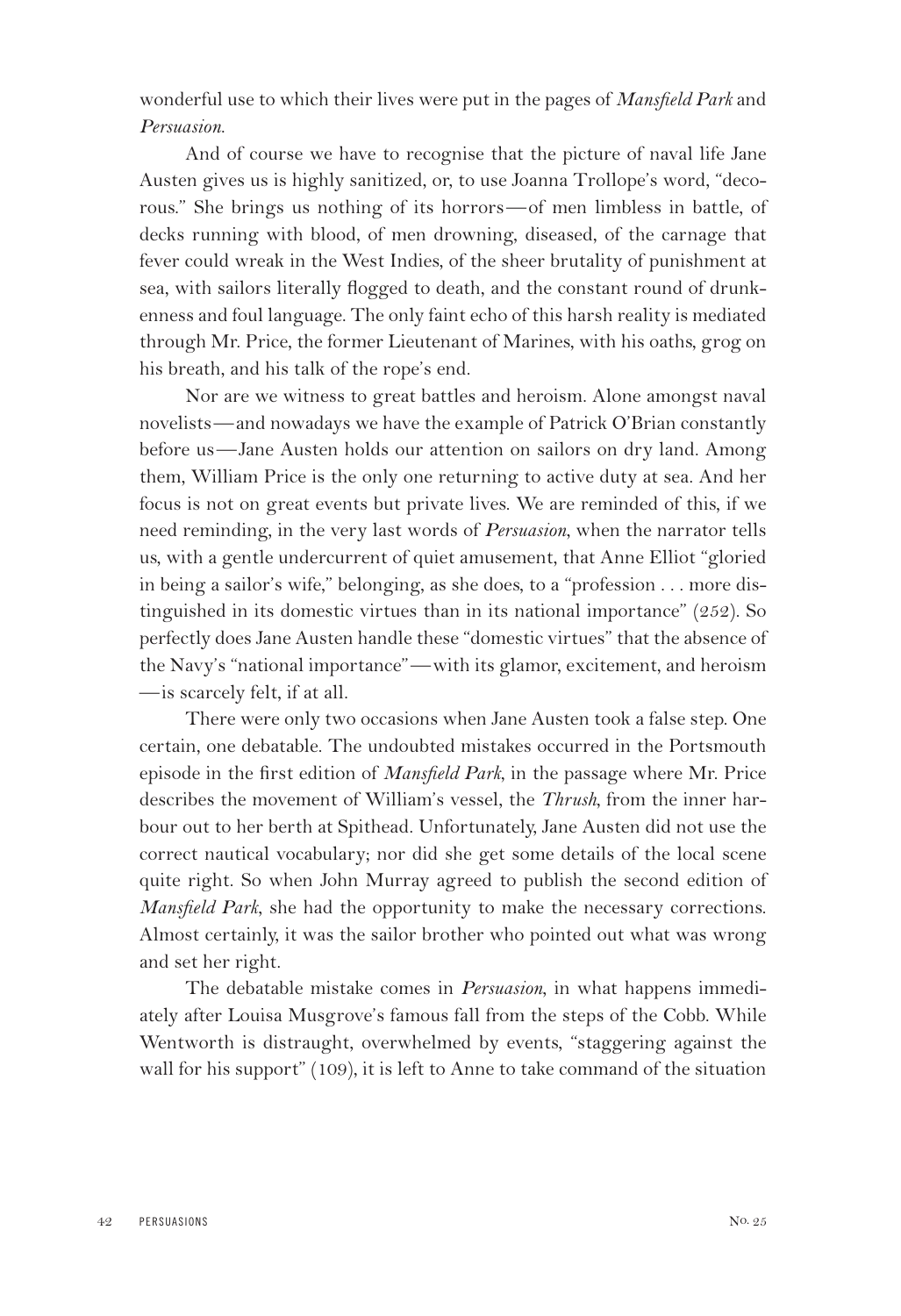and call for a surgeon. This is a curious scene and it takes some re-reading to visualize the precise chain of events: how exactly Louisa jumps, and how she misses Wentworth's outstretched hands. But the main question surrounds Wentworth's incapacity to act, his failure to take charge of the situation. Is it in character for someone who has been successful as an officer in the Navy for almost twenty years; a Captain, no less, who has survived enemy fire, to be so aghast, and rendered so incapable, at an accident so trivial as this? Jane Austen's main purpose in the scene is clear enough: to provide a living proof of Anne's capacity and coolness, and for Wentworth not only to witness this but to undergo a change of heart towards her. But this is only achieved at some cost to the credibility of Wentworth's naval character. Whatever your judgement may be on this question, it certainly gave rise to some lively discussion at the Jane Austen Society's own annual conference, held only a week ago at Lyme Regis itself, and after everyone had had a chance to look at the various steps on the Cobb that Jane Austen may have had in mind. I have to report that it was a lively discussion upon which no conclusion was reached.

Turning now to my final point. Within these two naval novels, Jane Austen traces the progress of an important social and historical change in English society. William Price, and the larger cast of sailors in *Persuasion*, bring with them a breath of fresh air, new and invigorating energies; whereas, by contrast, there are signs that the country gentry, the traditional ruling class, is heading for bankruptcy, both moral and financial. We remember the stir that William Price makes on his arrival at Mansfield Park and the envy he awakens in Henry Crawford (keeping in mind that with his estate in Norfolk, Crawford is as much of the landed gentry as Sir Thomas Bertram): William, showing "the proof of good principles, professional knowledge, energy, courage, and cheerfulness—every thing that could deserve or promise well"; Crawford, in response, "longed to have been at sea, and seen and done and suffered as much. . . . The glory of heroism, of usefulness, of exertion, of endurance, made his own habits of selfish indulgence appear in shameful contrast; and he wished he had been a William Price . . ." (236).

At the end of the novel, Jane Austen has William safely launched on his future as an officer; Sam, his younger brother, is following in his footsteps; and, on the very last page of *Mansfield Park*, Sir Thomas Bertram acknowledges what we can call the "Price" experience: "the advantages of early hardship and discipline, and the consciousness of being born to struggle and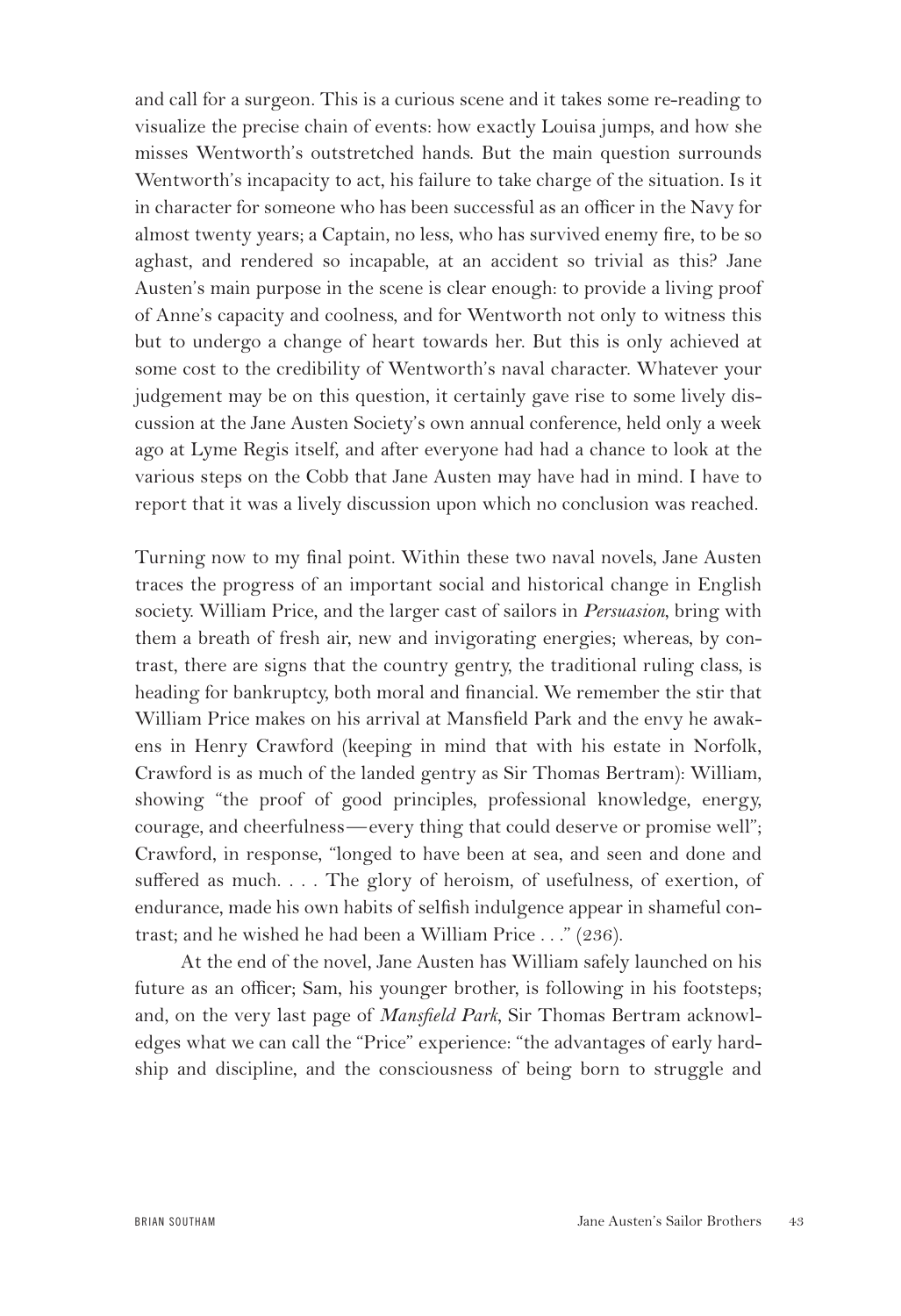endure" (473). Something akin to the Victorian work ethic, this was a stern lesson that Jane Austen had observed for herself in the lives of the sailor brothers.

What is hinted at in *Mansfield Park* is made explicit in *Persuasion*. Improvidence drives Sir Walter Elliot from the ancient family home and estate; the Navy, in the person of Admiral Croft, takes over; and Anne, for all her family loyalty, "could not but in conscience feel that they were gone who deserved not to stay, and that Kellynch-hall had passed into better hands than its owners" (125). It is no surprise to learn, on the novel's final page, that Anne "gloried in being a sailor's wife" (252). This is the voice of Jane Austen. Our intuition is confirmed by the testimony of a close friend, Ann Barrett, a young woman who came to live at Alton and knew Jane Austen in later years, at the very time that she was writing *Persuasion*. She talked with her about that most private of subjects, her own writing. Mrs Barrett's testimony is on record: "Anne Elliot was herself; her enthusiasm for the navy, and her perfect unselfishness, reflect her completely" (Chapman 171–74). "Her enthusiasm for the navy" would be natural enough. After all, it was the Navy that laid the foundations of Britain's success in the war with France; exactly as Anne says, early in the novel, it was the Navy "'who have done so much for us'" (*P* 19). This would have been the sentiment of any patriot at this time. But we know that Jane Austen was not merely a patriot; she was a patriot with brothers in the service. As her nephew, James Edward Austen-Leigh, explains in the *Memoir*, "with ships and sailors she felt herself at home, or at least could always trust to a brotherly critic to keep her right" (15–16). So we have much for which to thank those "brotherly" critics, the sailor brothers Francis and Charles, nothing less than the priceless legacy that comes down to us in the pages of *Mansfield Park* and *Persuasion*.

## **NOTES**

1. Unfortunately, very few of these letters have survived: only six letters to Francis and one to Charles. However, we know that while they were abroad or at sea, they were in regular correspondence with Jane and on the evidence of Charles's diaries it is possible to calculate that Jane was writing to each of them on a monthly basis (see Southam 55–56).

2. Manuscript addition to Hubback prepared for the unpublished second edition for insertion page 274.

3. Melville's words for the island of Kokovoko, Queequeg's home, at the opening to chapter 12 of *Moby Dick*.